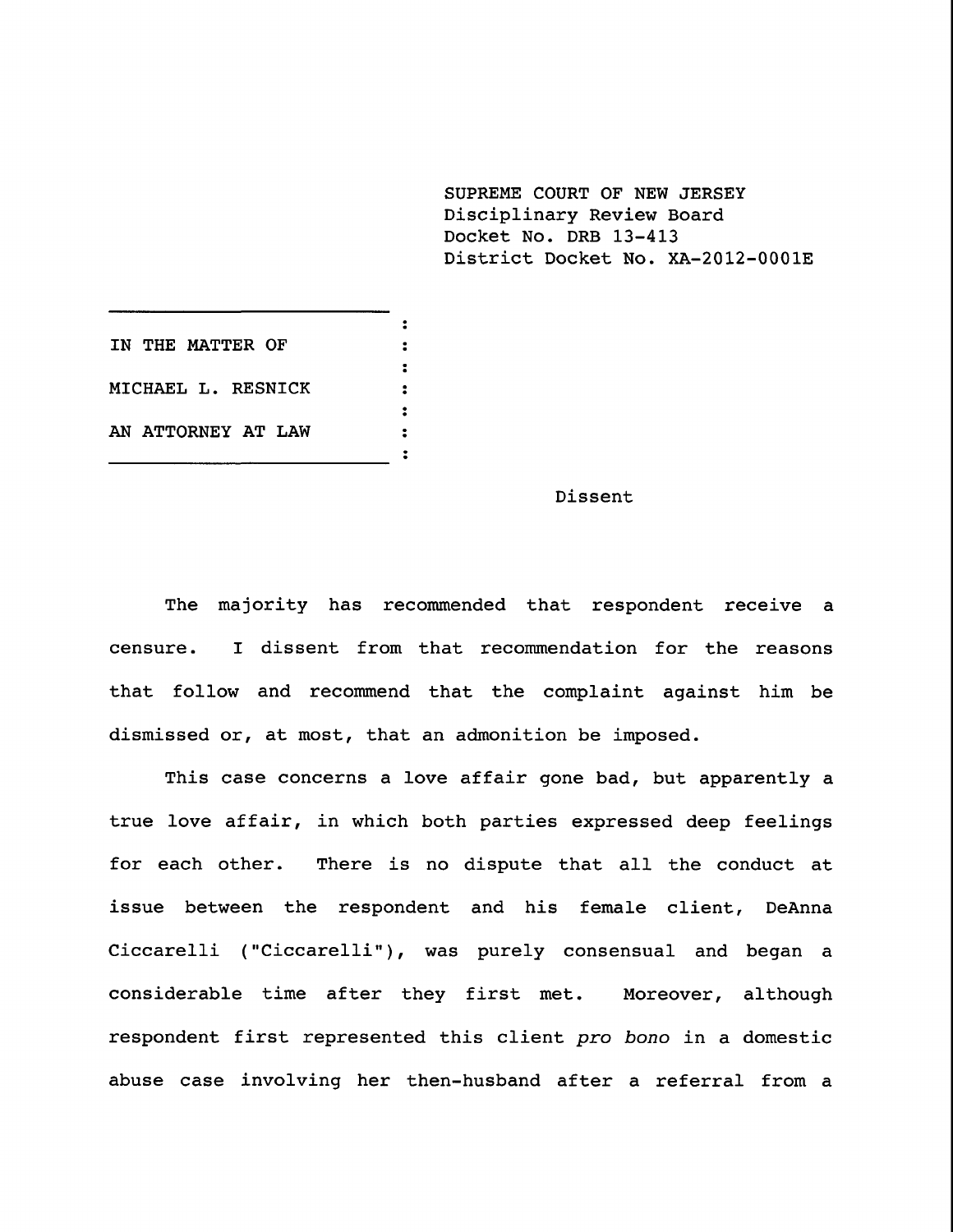battered women's shelter, that representation at the lower court  $level<sup>1</sup>$  had ended successfully before any personal relationship began. Also before a personal relationship began, Ciccarelli retained respondent, in August 2008, to represent her in her divorce action, giving him a \$5,000 retainer plus \$500 for costs. A few weeks later, she also retained him to represent her in a municipal court case, paying him a \$1,500 retainer.

On February 16, 2009, after respondent and Ciccarelli had known each other for about six months, respondent told her that he wanted a romantic relationship with her and soon respondent left his wife and the two moved in together. The majority agrees that the relationship was purely consensual.

However, within a few weeks of their moving in together, Ciccarelli suddenly and unpredictably had a change of heart, moved out, and accused respondent of "initiating an inappropriate relationship" with her, while at the same time

<sup>&</sup>lt;sup>1</sup> There is some factual dispute as to whether respondent continued to handle an appeal of that matter, which he denied, and the DEC made no finding one way or another. Apparently, there was no clear and convincing evidence of this continued representation but, either way, for the reasons discussed below, this should not be a determinative factor.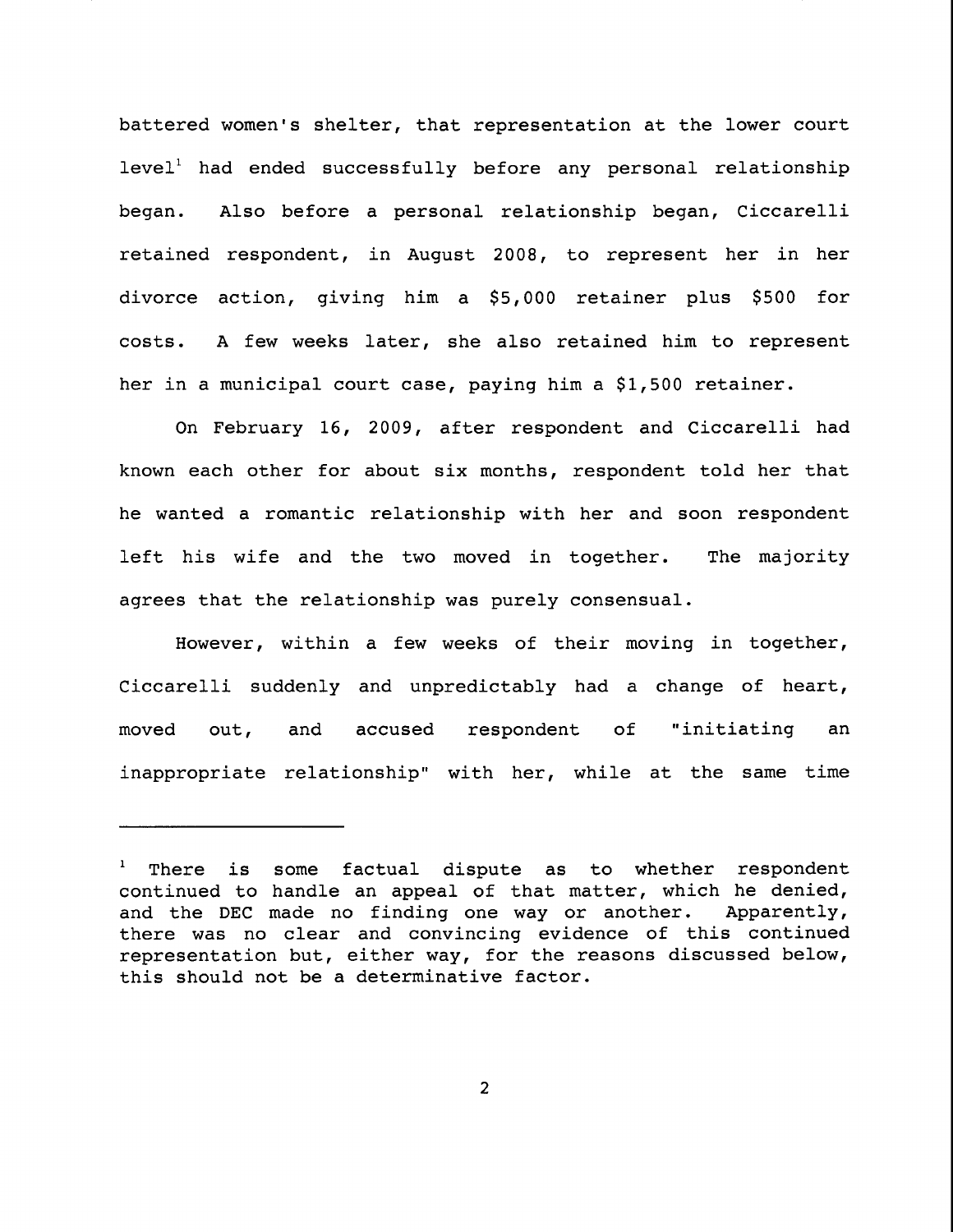telling him, "all I ever did was love you." That same email, sent on March 8, 2009, demanded that respondent refund her retainer, claiming he had promised to represent her for nothing, and told him to communicate with her only in writing or by voice mail, while at the same time demanding that he continue to represent her and suggesting that, if he did not represent her for nothing, she would file an ethics complaint against him.

The record shows that respondent was emotionally devastated by this sudden turn of events. He also correctly realized that, under these emotionally charged circumstances and with her threatening to file ethics charges, he could not continue the representation. Indeed, she did file an ethics grievance against him two days later, on March i0, 2009.

Respondent then did the one thing that has the colorable feel of an ethics violation: not knowing, apparently, what to do, he went to see the Presiding Family-Part judge in the county in which his client's matrimonial case was pending and spoke to him ex parte about his need to be relieved of the representation. The judge with whom he met, on March i0, 2009, was not the judge handling the matrimonial case and there is no allegation that the discussion involved the merits of the pending litigation. At their meeting, respondent explained what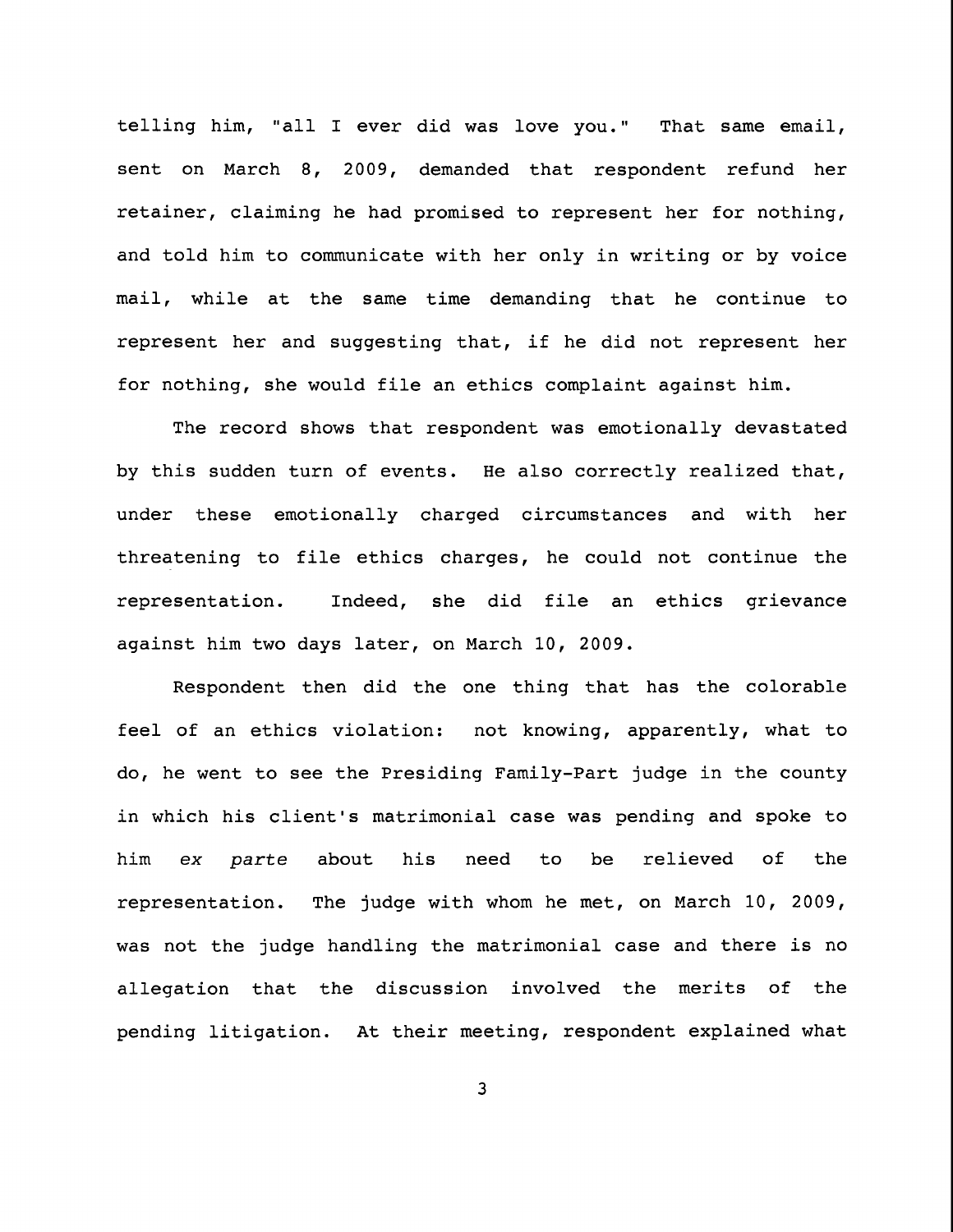had occurred and said he wanted to withdraw from the case. The judge advised him to hand-deliver a letter, asking to withdraw. On March ii, 2009, the next day, respondent followed the judge's suggestion, but did not copy his client or his adversary on the letter. Based on that letter, the judge immediately relieved respondent as counsel for Ciccarelli and respondent immediately notified both his client and his adversary that he had withdrawn. He also forwarded his client's file to her and, having confirmed that an adjournment of one upcoming event in her case had been granted, so advised her.

One more fact, ignored by the majority, is relevant for the reasons discussed below. Ciccarelli also had a sexual relationship with the attorney who represented her in her matrimonial case after respondent withdrew and, when she filed an ethics grievance against him, the Board did not find her emotionally unstable. That grievance was resolved by imposing an admonition by consent. In the Matter of Peter Ouda, DRB 13-124 (October 25, 2013). The admonition was imposed not because Ouda had a sexual relationship with his client, Ciccarelli, but because he did not terminate his attorney-client relationship after the personal relationship ended. Therefore, the Board found that Ouda violated RPC  $1.7(a)(2)$  and  $8.4(a)$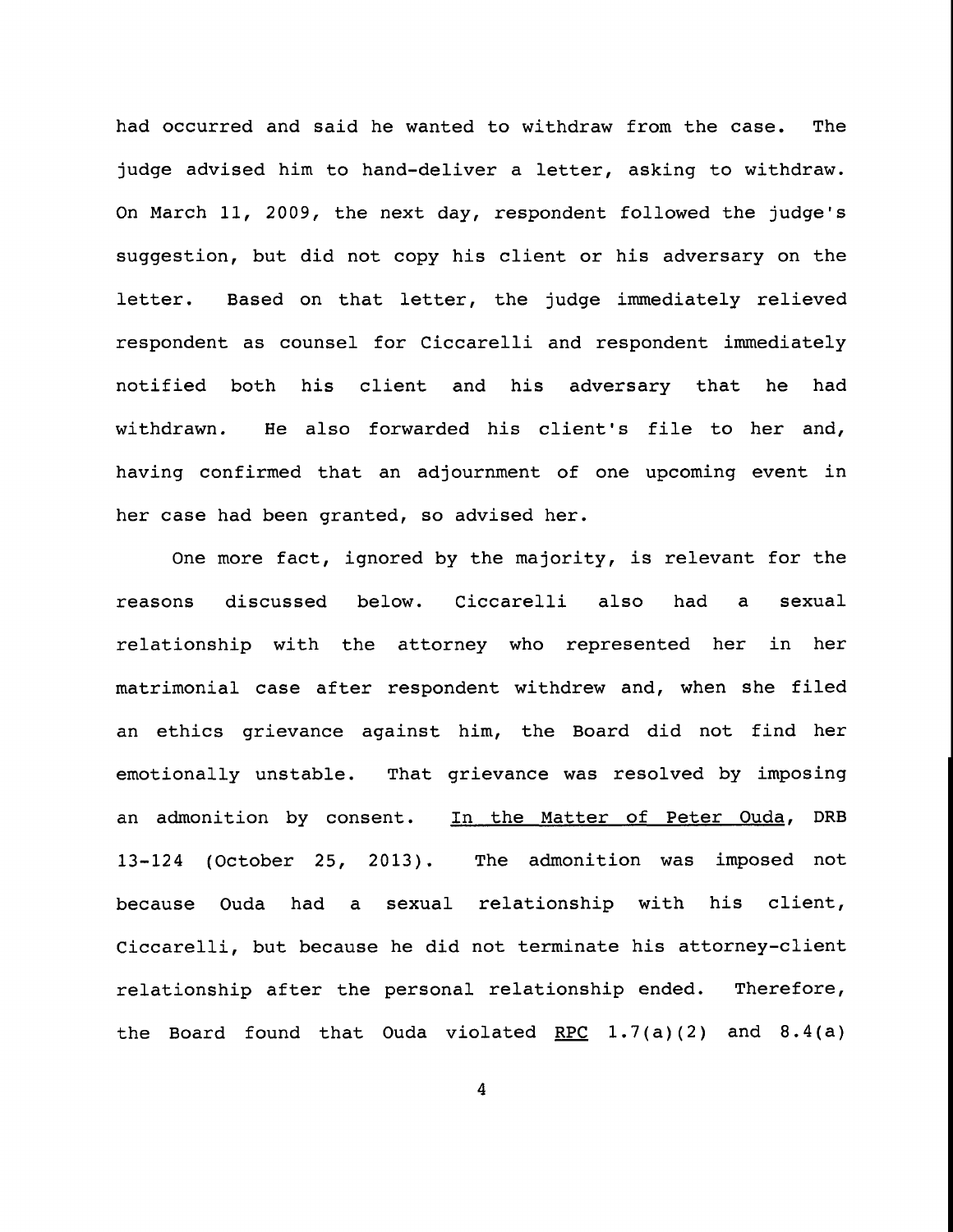"because there was a significant risk that [his] representation might have been materially limited by [his] personal interest, an impermissible conflict of interest." Ouda's sexual relationship with Ciccarelli began in September 2009, only six months after her relationship with respondent ended.

The question remains: what ethics violation did respondent commit warranting a censure? As in Ouda, the majority in this case considers the relationship to be consensual but, here, unlike in Ouda, it nonetheless said the personal relationship itself created a conflict, in violation on RPC 1.7(a). It based this conclusion solely on the fact that respondent's relationship with Ciccarelli began as a pro bono representation, albeit six months earlier, apparently seeing this fact as a "bright line" that necessarily requires finding an RPC violation. I do not think this is the correct analysis, based on the facts here, nor do I think it is the necessary conclusion from the precedent cited by the majority.

I start from the proposition that New Jersey ethics rules are not per se violated by a consensual relationship between attorney and client and no case so holds. In fact, as noted in Kevin H. Michels, New Jersey Attorney Ethics: The Law of New Jersey Lawyerinq §19:3-2(d) at 455 (2014), our Supreme Court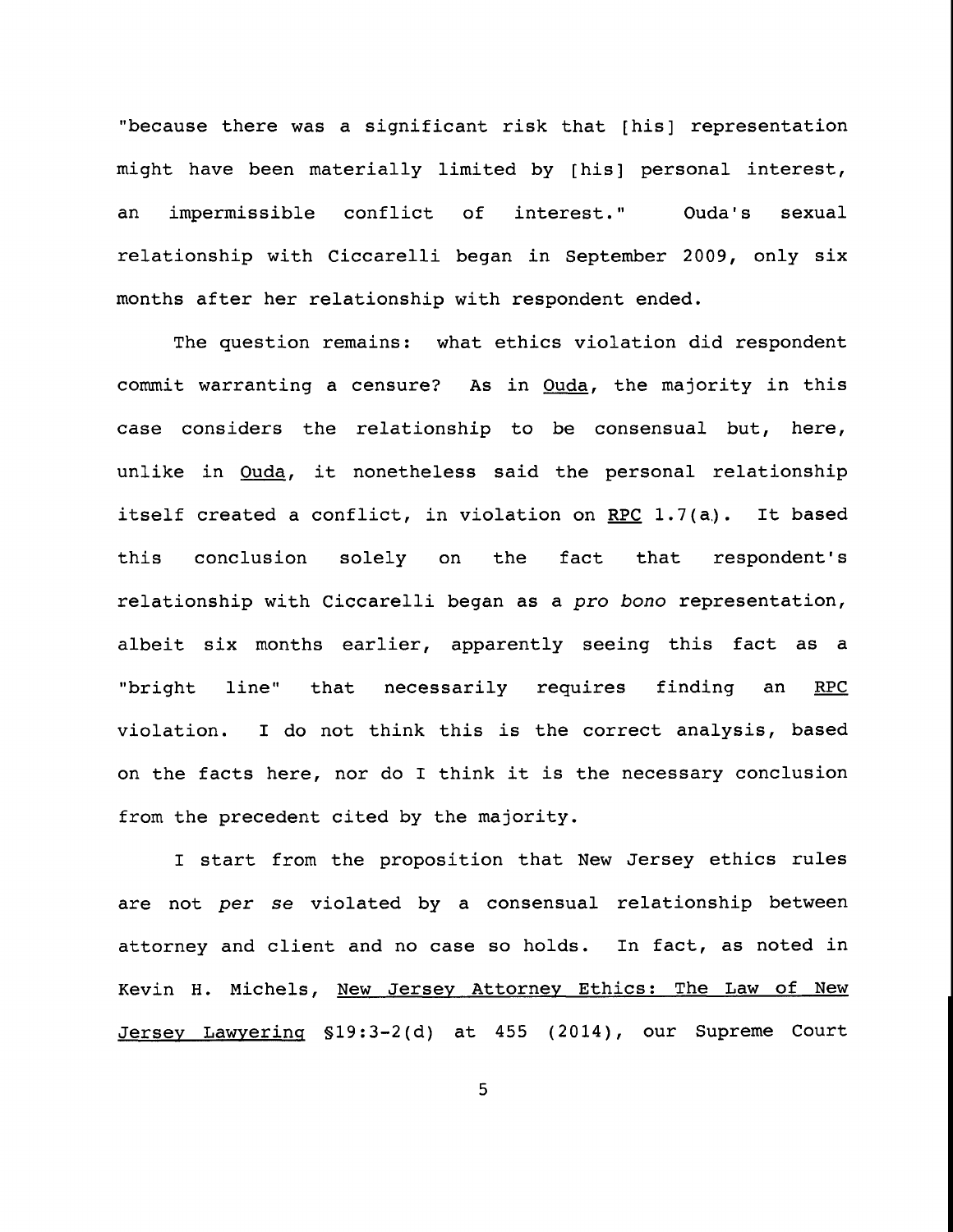refused to adopt as too broad ABA proposed Rule 1.8(j), which prohibits a sexual relationship with a client, unless that relationship existed before the start of the attorney-client relationship.

The reason that a few cases  $-$  only a few New Jersey cases have been decided in this area -- have found ethics violations when an assigned attorney initiates a sexual advance with a client is that, under the circumstances of those cases, it was believed that the client could not voluntarily consent, in that the attorney was viewed as being in a superior position, therefore injecting an "inherent element of coercion." In re Liebowitz, 104 N.J. 175, 179 (1985). As Liebowitz said, the "gravamen of the offense is the opportunistic misconduct toward his pro bono client." Moreover, in Liebowitz, the attorney propositioned and all but physically assaulted the female assigned client the first time he met her. Even with this extreme behavior, Liebowitz was only reprimanded.

Similarly, in In re Rea, 128 N.J. 544 (1992), the attorney was a public defender assigned to represent the grievant in a DWI case and propositioned her the very day they met and later as well. While the facts of that case were complex and disputed, Rea was reprimanded because the Board felt that the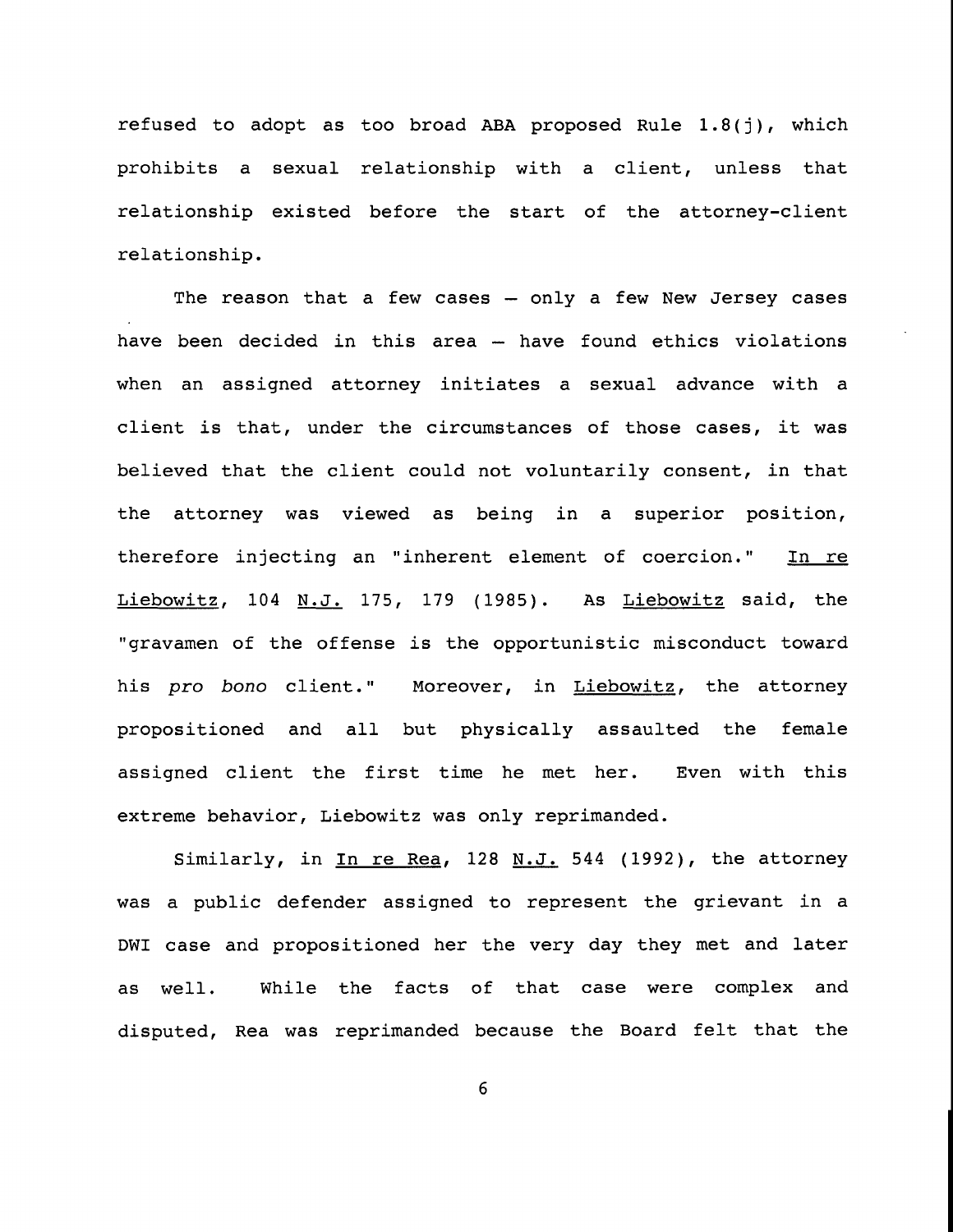client lacked the capacity to consent because of psychiatric problems for which she was undergoing treatment and/or because of her status as an assigned client, and because Rea did not terminate his professional relationship with her, when their social relationship ended.

One other case cited by the majority is In re Warren, 214 N.J. 1 (2013), where the attorney was also reprimanded for having a sexual relationship with his client. This was a sixweek relationship that began with respondent's offer to drive her home, after a first court appearance on the day the two met. The Board considered the most important fact to be that the client was assigned, this time in a criminal case. So, the Board said, the two "were not on an equal playing field and she was not in a position to freely consent to the relationship." Exacerbating the situation was that the attorney knew the client had attempted suicide the prior year and was methadone treatment for drug dependence. Thus, she was found to undergoing be "emotionally vulnerable to his advances."

This case is distinguishable from those cited. First, while his attorney-client relationship began as a pro bono referral, it developed into a retained relationship with the client paying respondent retainers of \$5,500 in one matter and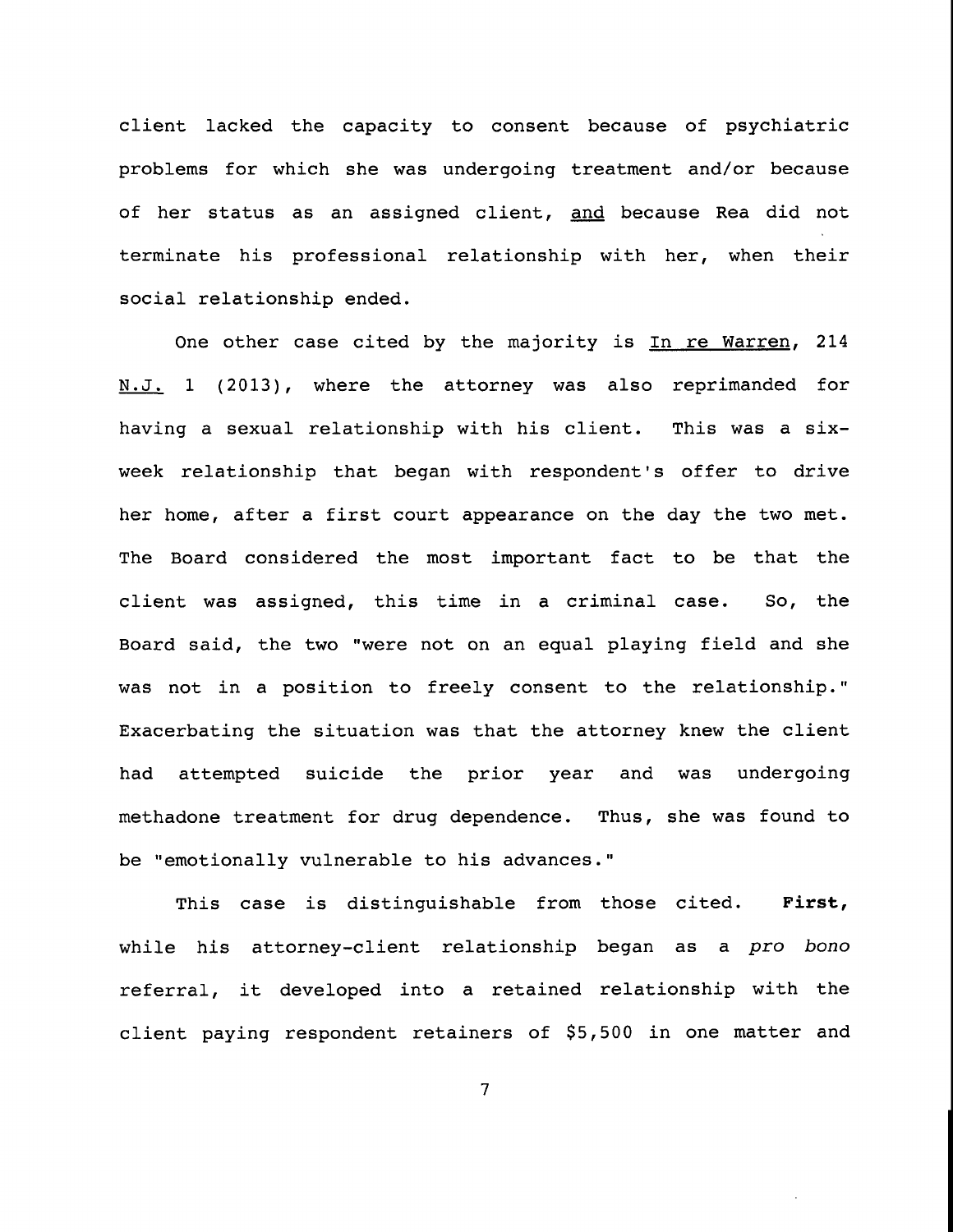\$1,500 in a second one. Second, although Ciccarelli had been in an abusive relationship with her husband (to whom she had been married only two and a half months), the record, unlike that in the Warren and Rea cases, reveals no history of psychiatric treatment or problems and certainly none of which respondent was aware. Third, and of most critical importance differentiating this case from all others cited, no sexual relationship began until six months after the two met, and the evidence shows that, at that time, the romantic feelings were mutual, appeared sincere, and the two were in love with each other. Not only did Ciccarelli move in with respondent, who had left his wife, but she wrote emails to respondent saying things such as, "all I ever did was love you," and speaking about planning their future life together:

> Honey, I am so happy right now. . . . It really feels like a new day and now we can focus on making our life with [your] kids as happy and well adjusted as possible. We will give them stability & a home full of love. I of course realize that my role in their lives won't be immediate but I am so excited for the day to come when I can be a part of their lives. . . . I love you so much!!!!

Given these facts, so different from those in Rea, Warren, and Liebowitz, it cannot be said that, six months after meeting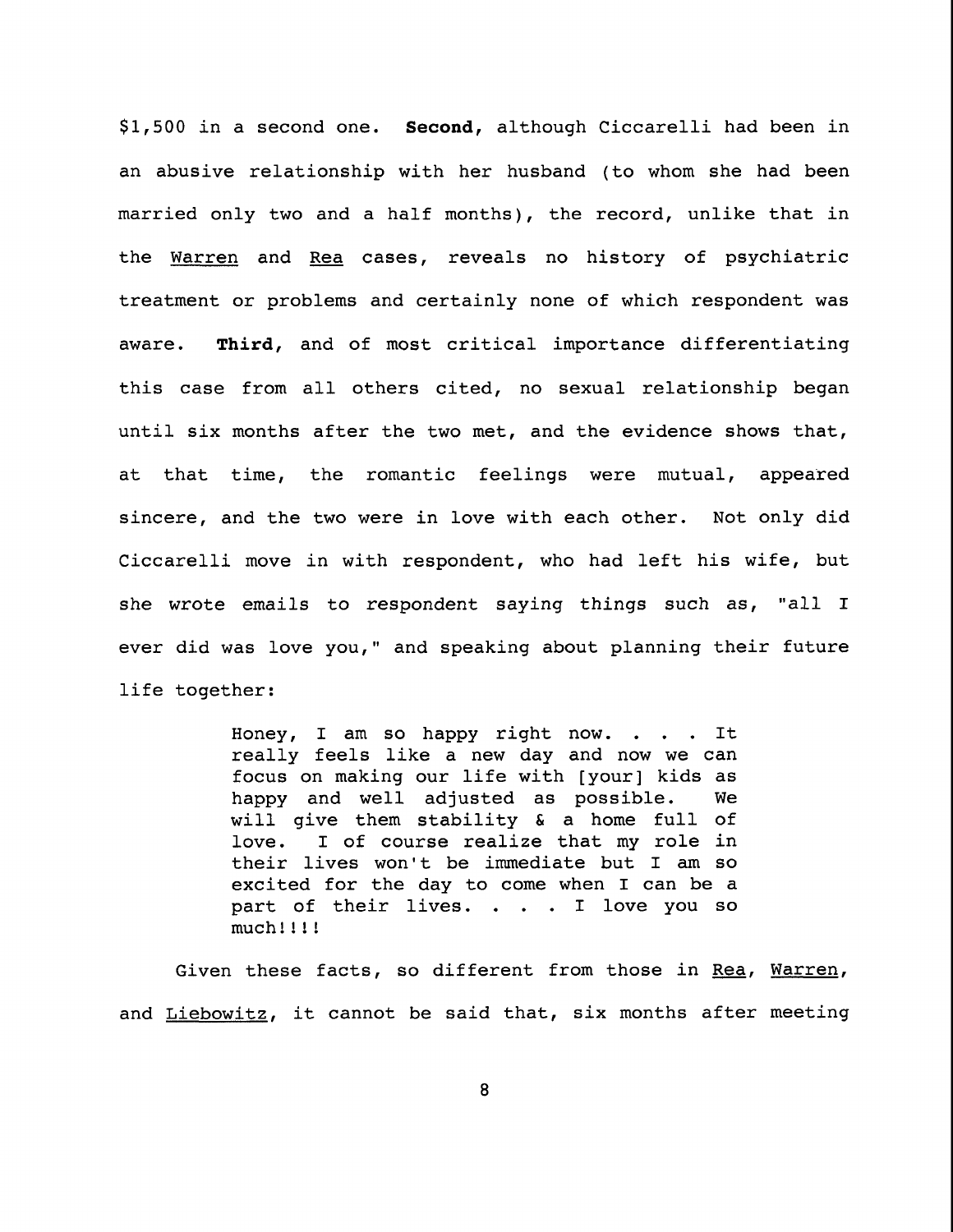respondent, Ciccarelli did not freely and voluntarily consent to this relationship. Moreover, the record shows that his feelings for her were deep and real  $-$  not opportunistic  $-$  and he waited to act on them for a significant time after beginning to represent her in her spousal abuse case and, in fact, until after that case was concluded. Therefore, I believe that a conflict arose for the first time only when she withdrew from that relationship and threatened respondent with disciplinary action.<sup>2</sup>

With regard to respondent's withdrawal from representing this client, there is no question that he had to withdraw as soon as she ended their social relationship. Indeed, continuing to represent her was untenable after her threat irrational demand limiting the way in which and her was to communicate with her, because these actions placed him in a

While the majority rejects Ciccarelli's repetitive sexual conduct, first with respondent and then Ouda, as a factor to be considered, I think that this too supports a finding that she was willing in both cases to engage in a sexual relationship and that no "inherent element of coercion" was operating. The Board found no such "coercion" in Ouda's actions with her, only six months after she engaged in the same behavior with respondent, and it seems inconsistent that the same behavior a few months earlier could reasonably be thought to be coerced.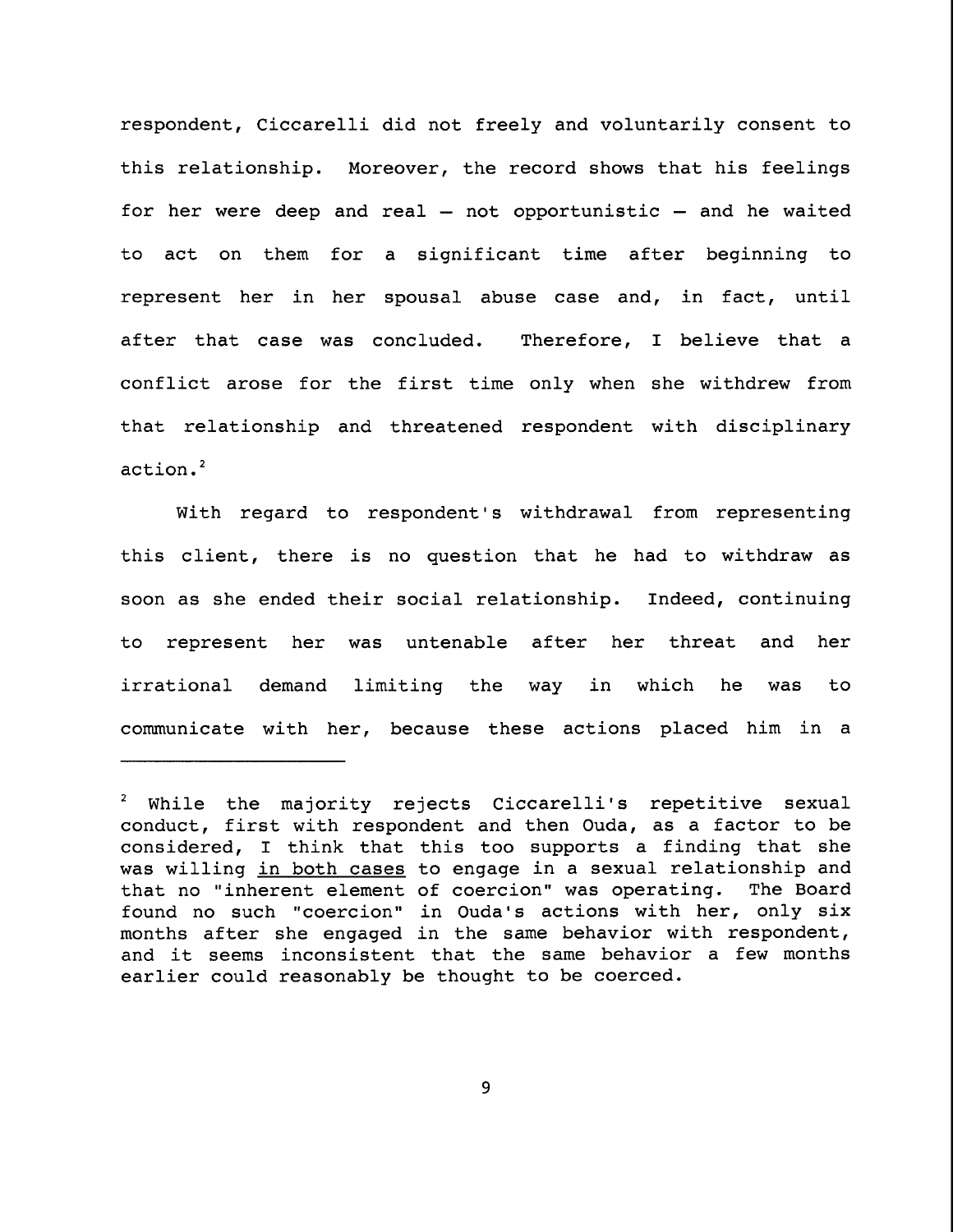conflicted position. Accordingly, the order relieving respondent as her attorney was necessary and inevitable, and he was correct to seek to be relieved as quickly as possible. Indeed, failure to do exactly that was the cause of the admonishment in Ouda.

The majority in this case recognizes that respondent "could not continue the representation." While it seems to feel there is importance to the time when the grievance was actually filed and the time when respondent knew it had been filed, it seems clear to me that a conflict arose as soon as Ciccarelli ended the social relationship and began threatening to file an ethics complaint. At that point, respondent had to terminate the attorney/client relationship quickly and he did so.

The only question that remains is the manner with which he accomplished that inevitable and necessary result. The DEC that heard the case thought that respondent's ex parte communication with the judge was merely the result of panic. Certainly, respondent was under emotional pressure at that time and did not exercise the best professional judgment. He should have filed a motion, which would have been granted.

i0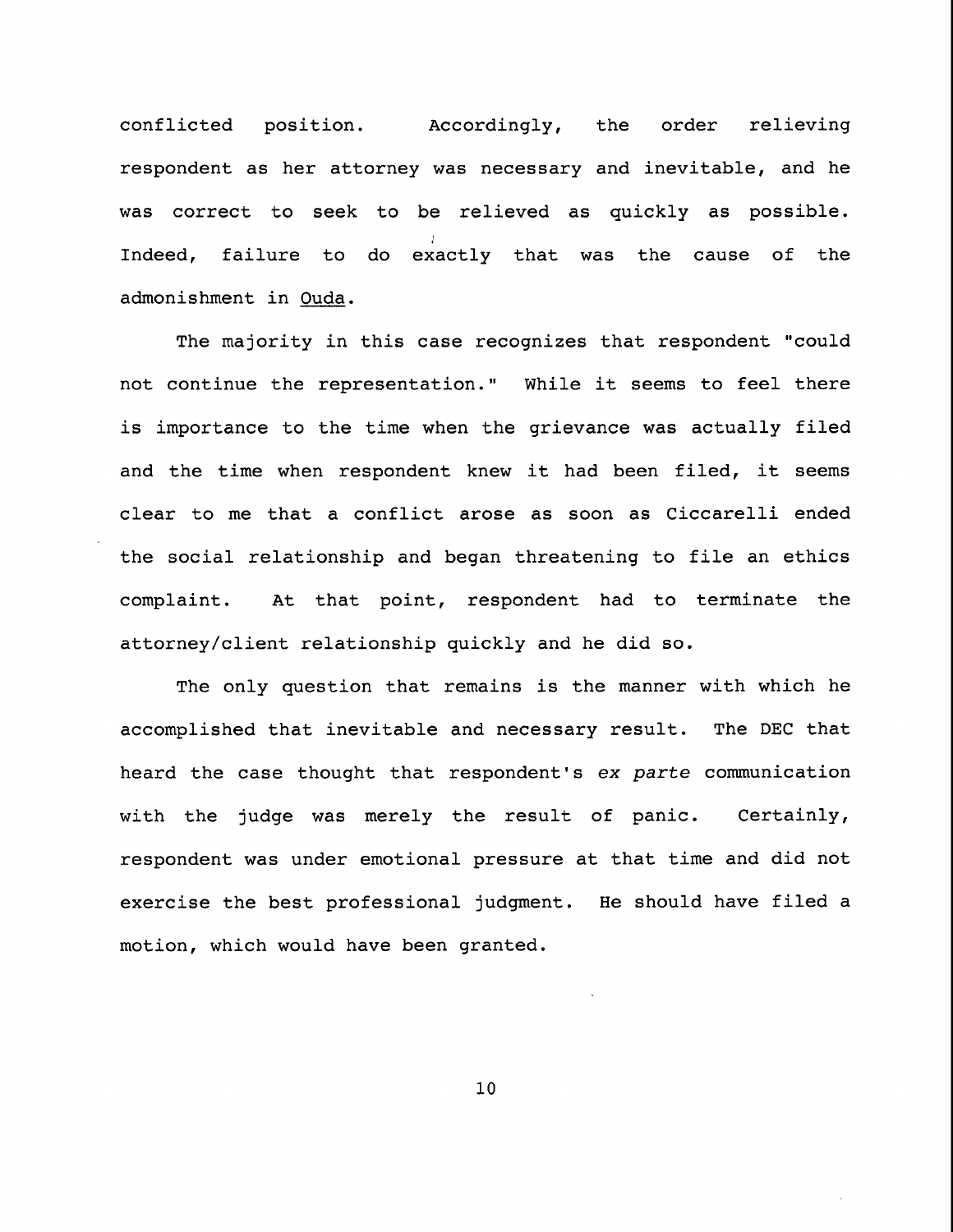**However,** again, this situation is distinguishable from those cases cited by the majority, where attorneys were disciplined for improper ex parte communications. In this case, respondent's ex parte communication was not with the judge hearing his client's matrimonial case and there is no claim that respondent communicated with the assignment judge in order to affect the result of that case or spoke with the judge about the merits of the litigation. He only sought to remove himself as quickly as possible from a situation that he undoubtedly found embarrassing and no harm was done as a result. Indeed, he obtained quickly the inevitable and necessary result, being allowed to withdraw from the now conflicted representation, and immediately transferred his client's file to her, facilitating her retention of new counsel.

Our cases are highly fact-sensitive and attorney discipline is not rendered as punishment, but rather to protect the public and the integrity of the bar. Under the unique facts of this case and given the additional fact that this respondent has only one long-ago, minor ethics violation over a professional life of about twenty-five years, I consider respondent's contact with the judge under these unique circumstances a de minimis violation and would dismiss this case. Alternatively, I would

ii